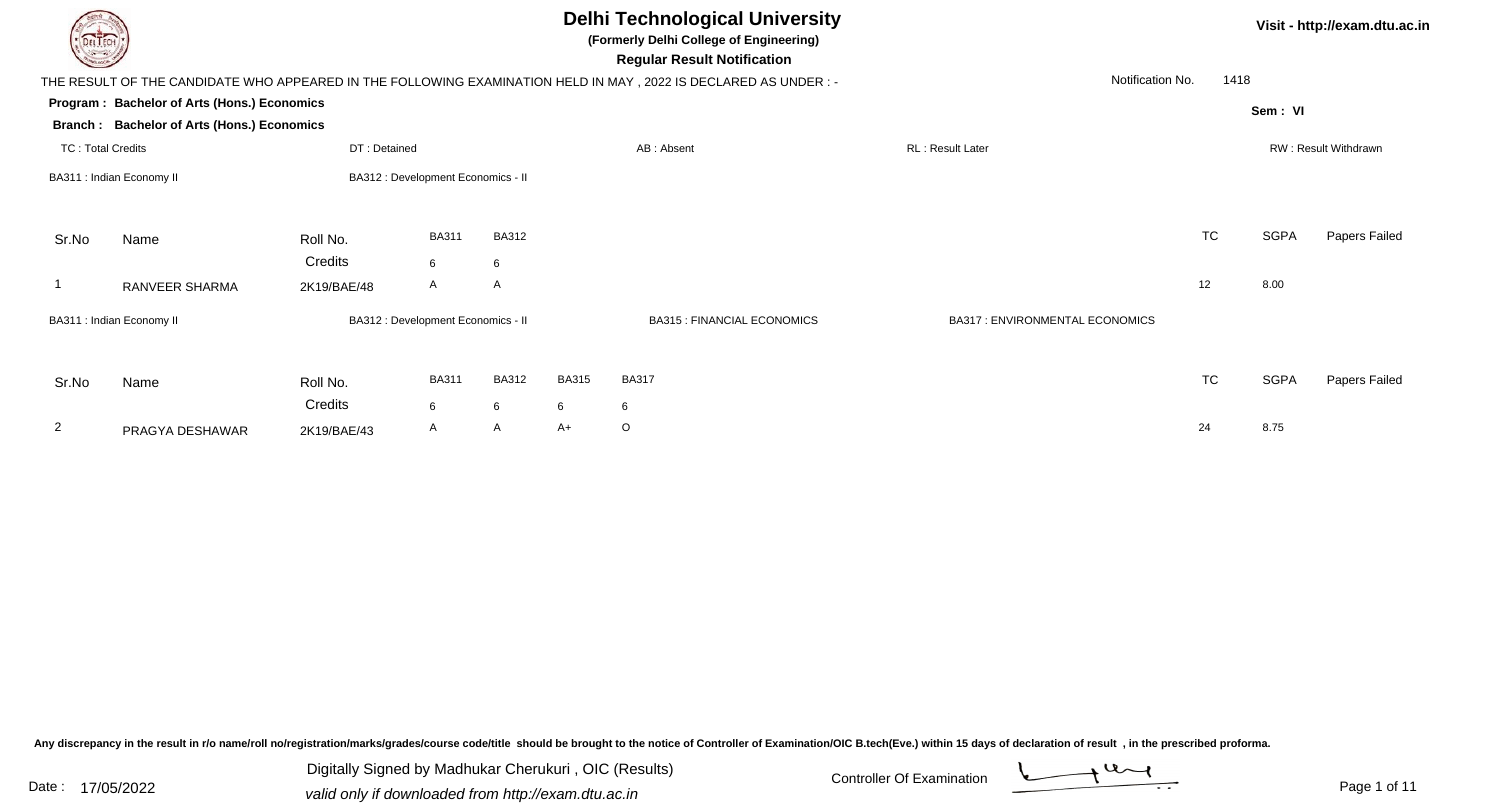

**(Formerly Delhi College of Engineering)**

| <b>Courses of The Courses</b> |                                             |              |                                    |              |                           | <b>Regular Result Notification</b>                                                                               |                                        |                          |             |                      |
|-------------------------------|---------------------------------------------|--------------|------------------------------------|--------------|---------------------------|------------------------------------------------------------------------------------------------------------------|----------------------------------------|--------------------------|-------------|----------------------|
|                               |                                             |              |                                    |              |                           | THE RESULT OF THE CANDIDATE WHO APPEARED IN THE FOLLOWING EXAMINATION HELD IN MAY , 2022 IS DECLARED AS UNDER :- |                                        | Notification No.<br>1418 |             |                      |
|                               | Program: Bachelor of Arts (Hons.) Economics |              |                                    |              |                           |                                                                                                                  |                                        |                          | Sem: VI     |                      |
|                               | Branch: Bachelor of Arts (Hons.) Economics  |              |                                    |              |                           |                                                                                                                  |                                        |                          |             |                      |
| <b>TC: Total Credits</b>      |                                             | DT: Detained |                                    |              |                           | AB: Absent                                                                                                       | RL: Result Later                       |                          |             | RW: Result Withdrawn |
|                               | BA311 : Indian Economy II                   |              | BA312 : Development Economics - II |              |                           | <b>BA315 : FINANCIAL ECONOMICS</b>                                                                               | <b>BA318 : INTERNATIONAL ECONOMICS</b> |                          |             |                      |
| Sr.No                         | Name                                        | Roll No.     | <b>BA311</b>                       | <b>BA312</b> | <b>BA315</b>              | <b>BA318</b>                                                                                                     |                                        | <b>TC</b>                | <b>SGPA</b> | Papers Failed        |
|                               |                                             | Credits      | 6                                  | 6            | 6                         | 6                                                                                                                |                                        |                          |             |                      |
| $\mathbf{3}$                  | ABHINAV YADAV                               | 2K19/BAE/02  | $A+$                               | A            | $A+$                      | $A+$                                                                                                             |                                        | 24                       | 8.75        |                      |
| 4                             | ANANYA GUPTA                                | 2K19/BAE/05  | $A+$                               | A            | $A+$                      | $\circ$                                                                                                          |                                        | 24                       | 9.00        |                      |
| $5\phantom{.0}$               | ANIRUDH KALRA                               | 2K19/BAE/06  | $A+$                               | $A+$         | $\mathsf{A}$              | $\mathsf O$                                                                                                      |                                        | 24                       | 9.00        |                      |
| 6                             | ANOUSHKA JAIN                               | 2K19/BAE/07  | $\mathsf O$                        | A            | $\boldsymbol{\mathsf{A}}$ | $\mathsf O$                                                                                                      |                                        | 24                       | 9.00        |                      |
| $\overline{7}$                | <b>ARCHIT BAKSHI</b>                        | 2K19/BAE/09  | $A+$                               | A+           | $A+$                      | A+                                                                                                               |                                        | 24                       | 9.00        |                      |
| 8                             | <b>ARYAN BHATI</b>                          | 2K19/BAE/12  | $\circ$                            | A+           | $A+$                      | A                                                                                                                |                                        | 24                       | 9.00        |                      |
| 9                             | <b>ASHWIN PATIDAR</b>                       | 2K19/BAE/14  | $\mathsf O$                        | B+           | $A+$                      | $\mathsf O$                                                                                                      |                                        | 24                       | 9.00        |                      |
| 10                            | CHIRAG ARORA                                | 2K19/BAE/18  | $A+$                               | A            | A                         | $A+$                                                                                                             |                                        | 24                       | 8.50        |                      |
| 11                            | <b>DAIVIK HASIJA</b>                        | 2K19/BAE/19  | $\mathsf O$                        | $A+$         | $\mathsf O$               | $\circ$                                                                                                          |                                        | 24                       | 9.75        |                      |
| 12                            | DHRUV KUMAR NIGAM                           | 2K19/BAE/22  | $A+$                               | A            | $A+$                      | $\circ$                                                                                                          |                                        | 24                       | 9.00        |                      |
| 13                            | HIMANSHI JAIN                               | 2K19/BAE/26  | $A+$                               | $B+$         | $A+$                      | $\mathsf O$                                                                                                      |                                        | 24                       | 8.75        |                      |
| 14                            | KHUSHI DALMIA                               | 2K19/BAE/29  | $A+$                               | A            | $A+$                      | $A+$                                                                                                             |                                        | 24                       | 8.75        |                      |
| 15                            | KRITVEE MEHTA                               | 2K19/BAE/31  | $A+$                               | A            | $A+$                      | $\mathsf O$                                                                                                      |                                        | 24                       | 9.00        |                      |

Any discrepancy in the result in r/o name/roll no/registration/marks/grades/course code/title should be brought to the notice of Controller of Examination/OIC B.tech(Eve.) within 15 days of declaration of result, in the pr

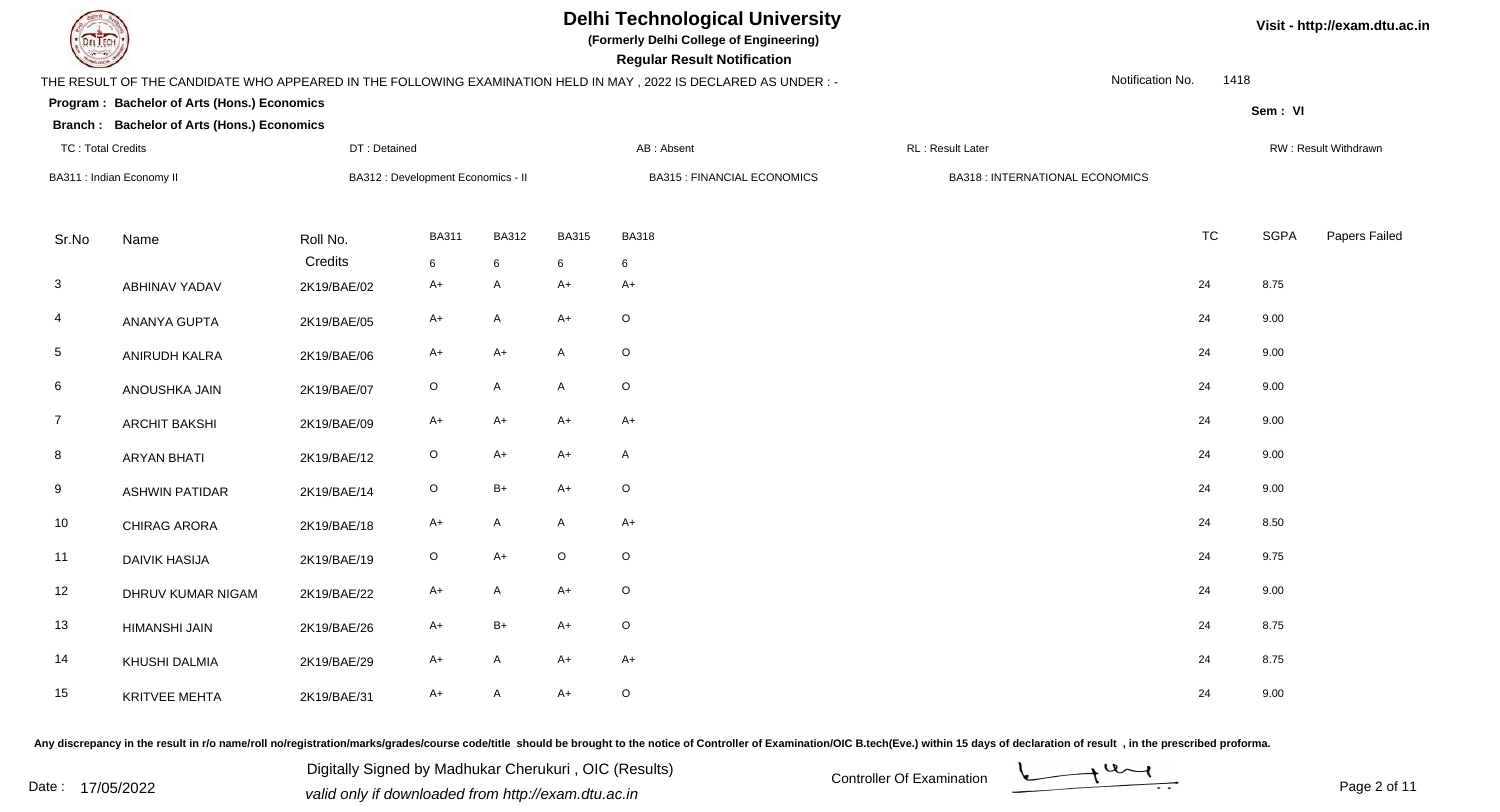

**(Formerly Delhi College of Engineering)**

| <b>Courses of The Courses</b> |                                             |              |                                    |              |              | <b>Regular Result Notification</b>                                                                               |                                 |                  |             |                      |
|-------------------------------|---------------------------------------------|--------------|------------------------------------|--------------|--------------|------------------------------------------------------------------------------------------------------------------|---------------------------------|------------------|-------------|----------------------|
|                               |                                             |              |                                    |              |              | THE RESULT OF THE CANDIDATE WHO APPEARED IN THE FOLLOWING EXAMINATION HELD IN MAY , 2022 IS DECLARED AS UNDER :- |                                 | Notification No. | 1418        |                      |
|                               | Program: Bachelor of Arts (Hons.) Economics |              |                                    |              |              |                                                                                                                  |                                 |                  | Sem: VI     |                      |
|                               | Branch : Bachelor of Arts (Hons.) Economics |              |                                    |              |              |                                                                                                                  |                                 |                  |             |                      |
| <b>TC: Total Credits</b>      |                                             | DT: Detained |                                    |              |              | AB: Absent                                                                                                       | RL: Result Later                |                  |             | RW: Result Withdrawn |
|                               | BA311 : Indian Economy II                   |              | BA312 : Development Economics - II |              |              | <b>BA315 : FINANCIAL ECONOMICS</b>                                                                               | BA318 : INTERNATIONAL ECONOMICS |                  |             |                      |
|                               |                                             |              |                                    |              |              |                                                                                                                  |                                 |                  |             |                      |
| Sr.No                         | Name                                        | Roll No.     | <b>BA311</b>                       | <b>BA312</b> | <b>BA315</b> | <b>BA318</b>                                                                                                     |                                 | <b>TC</b>        | <b>SGPA</b> | Papers Failed        |
|                               |                                             | Credits      | 6                                  | 6            | 6            | 6                                                                                                                |                                 |                  |             |                      |
| 16                            | <b>MAHI KUMAR</b>                           | 2K19/BAE/35  | $\mathsf O$                        | $A+$         | $A+$         | $\circ$                                                                                                          |                                 | 24               | 9.50        |                      |
| 17                            | MOHIT CHOUDHARY                             | 2K19/BAE/38  | $\mathsf{A}$                       | $\, {\bf B}$ | $A+$         | $A+$                                                                                                             |                                 | 24               | 8.00        |                      |
| 18                            | MOKSHA KAUSHIK                              | 2K19/BAE/39  | $A+$                               | A            | $A+$         | A+                                                                                                               |                                 | 24               | 8.75        |                      |
| 19                            | NAMAN MALHOTRA                              | 2K19/BAE/40  | $A+$                               | $A+$         | $A+$         | $\circ$                                                                                                          |                                 | 24               | 9.25        |                      |
| 20                            | PRIYANSHU KUMARI SINGH 2K19/BAE/47          |              | $A+$                               | A            | $\mathsf O$  | $\circ$                                                                                                          |                                 | 24               | 9.25        |                      |
| 21                            | SANCHITA GUPTA                              | 2K19/BAE/54  | $\circ$                            | A+           | $\mathsf O$  | $\mathsf O$                                                                                                      |                                 | 24               | 9.75        |                      |
| 22                            | SANCHITA SINGHAL                            | 2K19/BAE/55  | $A+$                               | A+           | $A+$         | $\mathsf O$                                                                                                      |                                 | 24               | 9.25        |                      |
| 23                            | SHIVAM KOTNALA                              | 2K19/BAE/58  | $A+$                               | $A+$         | $A+$         | $A+$                                                                                                             |                                 | 24               | 9.00        |                      |
| 24                            | SHIVANK JASORIA                             | 2K19/BAE/59  | $\circ$                            | $A+$         | $\mathsf O$  | $\circ$                                                                                                          |                                 | 24               | 9.75        |                      |
| 25                            | <b>TANVI THAKUR</b>                         | 2K19/BAE/64  | $A+$                               | $B+$         | $A+$         | $\mathsf{A}$                                                                                                     |                                 | 24               | 8.25        |                      |
| 26                            | <b>UJJWAL KACKER</b>                        | 2K19/BAE/66  | $A+$                               | A            | $\mathsf O$  | $A+$                                                                                                             |                                 | 24               | 9.00        |                      |
| 27                            | <b>UTSAV</b>                                | 2K19/BAE/67  | $A+$                               | B            | $A+$         | $\circ$                                                                                                          |                                 | 24               | 8.50        |                      |
| 28                            | <b>VANDITA AWASTHI</b>                      | 2K19/BAE/69  | $A+$                               | A            | $A+$         | $\mathsf O$                                                                                                      |                                 | 24               | 9.00        |                      |

Any discrepancy in the result in r/o name/roll no/registration/marks/grades/course code/title should be brought to the notice of Controller of Examination/OIC B.tech(Eve.) within 15 days of declaration of result, in the pr

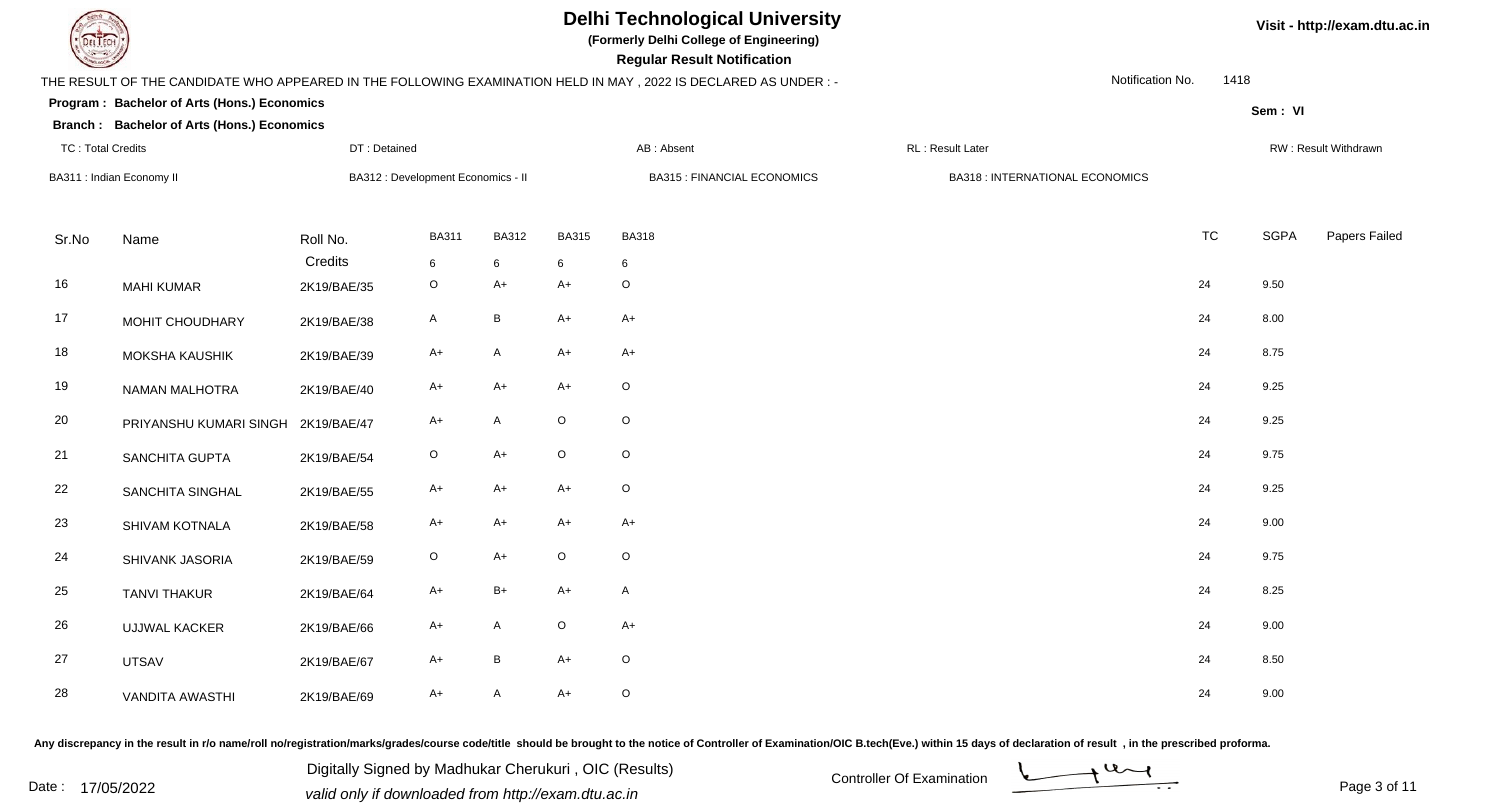

**(Formerly Delhi College of Engineering)**

| <b>Courses of The Courses</b> |                                             |              |                                    |              |                           | <b>Regular Result Notification</b>                                                                              |                                        |                  |             |                      |
|-------------------------------|---------------------------------------------|--------------|------------------------------------|--------------|---------------------------|-----------------------------------------------------------------------------------------------------------------|----------------------------------------|------------------|-------------|----------------------|
|                               |                                             |              |                                    |              |                           | THE RESULT OF THE CANDIDATE WHO APPEARED IN THE FOLLOWING EXAMINATION HELD IN MAY, 2022 IS DECLARED AS UNDER :- |                                        | Notification No. | 1418        |                      |
|                               | Program: Bachelor of Arts (Hons.) Economics |              |                                    |              |                           |                                                                                                                 |                                        |                  | Sem: VI     |                      |
|                               | Branch: Bachelor of Arts (Hons.) Economics  |              |                                    |              |                           |                                                                                                                 |                                        |                  |             |                      |
| <b>TC: Total Credits</b>      |                                             | DT: Detained |                                    |              |                           | AB: Absent                                                                                                      | RL: Result Later                       |                  |             | RW: Result Withdrawn |
|                               | BA311 : Indian Economy II                   |              | BA312 : Development Economics - II |              |                           | <b>BA315 : FINANCIAL ECONOMICS</b>                                                                              | <b>BA318 : INTERNATIONAL ECONOMICS</b> |                  |             |                      |
|                               |                                             |              |                                    |              |                           |                                                                                                                 |                                        |                  |             |                      |
| Sr.No                         | Name                                        | Roll No.     | <b>BA311</b>                       | <b>BA312</b> | <b>BA315</b>              | <b>BA318</b>                                                                                                    |                                        | <b>TC</b>        | <b>SGPA</b> | Papers Failed        |
|                               |                                             | Credits      | 6                                  | 6            | 6                         | 6                                                                                                               |                                        |                  |             |                      |
| 29                            | SHUBHAM BASAK                               | 2K19/BAE/72  | $A+$                               | $B+$         | $\mathsf{A}$              | $\circ$                                                                                                         |                                        | 24               | 8.50        |                      |
| 30                            | AADITYA MEHROTRA                            | 2K19/BAE/73  | $\circ$                            | A            | $A+$                      | $\circ$                                                                                                         |                                        | 24               | 9.25        |                      |
| 31                            | HARSHITA CHATURVEDI                         | 2K19/BAE/74  | $\mathsf O$                        | A            | $A+$                      | $A+$                                                                                                            |                                        | 24               | 9.00        |                      |
| 32                            | <b>GUNNANK SINGH</b>                        | 2K19/BAE/75  | $A+$                               | A            | $A+$                      | $A+$                                                                                                            |                                        | 24               | 8.75        |                      |
| 33                            | SHREY SHARMA                                | 2K19/BAE/76  | A+                                 | A            | A                         | $\mathsf O$                                                                                                     |                                        | 24               | 8.75        |                      |
| 34                            | SAMRIDHI TYAGI                              | 2K19/BAE/77  | $\circ$                            | B+           | $A+$                      | $A+$                                                                                                            |                                        | 24               | 8.75        |                      |
| 35                            | ABHAY CHOUDHARY                             | 2K19/BAE/79  | $A+$                               | A            | $A+$                      | $A+$                                                                                                            |                                        | 24               | 8.75        |                      |
| 36                            | SIDDHARTHA RAJ MITTAL                       | 2K19/BAE/82  | $\mathsf{A}$                       | A            | $\boldsymbol{\mathsf{A}}$ | $A+$                                                                                                            |                                        | 24               | 8.25        |                      |
| 37                            | JAYANT JAIN                                 | 2K19/BAE/84  | $A+$                               | A            | A                         | $A+$                                                                                                            |                                        | 24               | 8.50        |                      |
| 38                            | <b>ADITYA RUSTAGI</b>                       | 2K19/BAE/85  | $\mathsf{A}$                       | $B+$         | $\mathsf O$               | $\circ$                                                                                                         |                                        | 24               | 8.75        |                      |
| 39                            | <b>ARYAN MANGAL</b>                         | 2K19/BAE/86  | $A+$                               | A            | $A+$                      | $A+$                                                                                                            |                                        | 24               | 8.75        |                      |
| 40                            | SHREYA GUPTA                                | 2K19/BAE/88  | $A+$                               | A            | $A+$                      | $A+$                                                                                                            |                                        | 24               | 8.75        |                      |
| 41                            | SANSKAR JAIN                                | 2K19/BAE/90  | $A+$                               | A            | $A+$                      | $A+$                                                                                                            |                                        | 24               | 8.75        |                      |

Any discrepancy in the result in r/o name/roll no/registration/marks/grades/course code/title should be brought to the notice of Controller of Examination/OIC B.tech(Eve.) within 15 days of declaration of result, in the pr

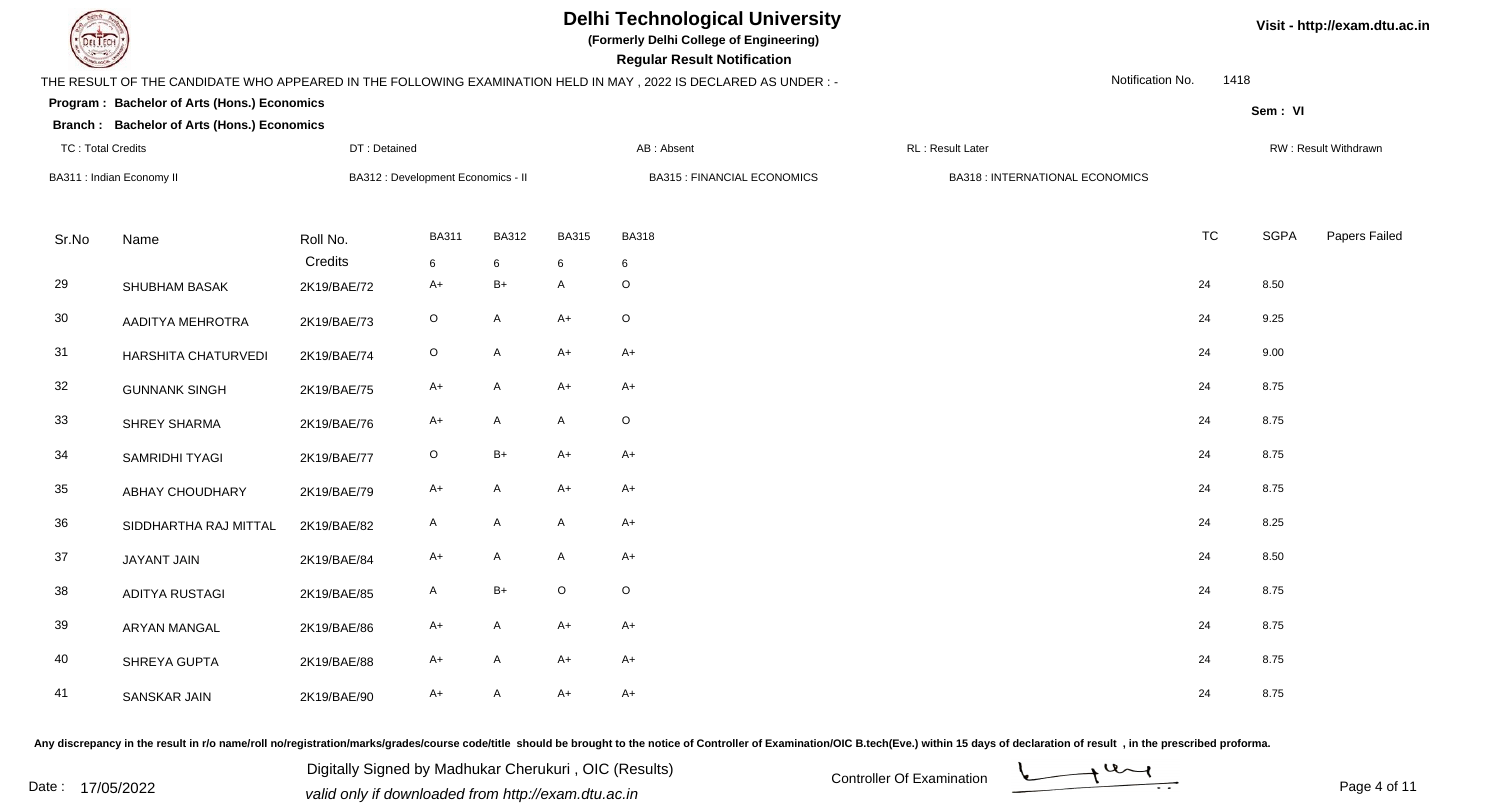

**(Formerly Delhi College of Engineering)**

| <b>Courses of The Courses</b> |                                             |              |                                    |              |              | <b>Regular Result Notification</b>                                                                               |                                        |           |             |                      |
|-------------------------------|---------------------------------------------|--------------|------------------------------------|--------------|--------------|------------------------------------------------------------------------------------------------------------------|----------------------------------------|-----------|-------------|----------------------|
|                               |                                             |              |                                    |              |              | THE RESULT OF THE CANDIDATE WHO APPEARED IN THE FOLLOWING EXAMINATION HELD IN MAY , 2022 IS DECLARED AS UNDER :- | Notification No.                       | 1418      |             |                      |
|                               | Program: Bachelor of Arts (Hons.) Economics |              |                                    |              |              |                                                                                                                  |                                        |           | Sem: VI     |                      |
|                               | Branch: Bachelor of Arts (Hons.) Economics  |              |                                    |              |              |                                                                                                                  |                                        |           |             |                      |
| <b>TC: Total Credits</b>      |                                             | DT: Detained |                                    |              |              | AB: Absent                                                                                                       | RL: Result Later                       |           |             | RW: Result Withdrawn |
|                               | BA311 : Indian Economy II                   |              | BA312 : Development Economics - II |              |              | <b>BA315 : FINANCIAL ECONOMICS</b>                                                                               | <b>BA318 : INTERNATIONAL ECONOMICS</b> |           |             |                      |
|                               |                                             |              |                                    |              |              |                                                                                                                  |                                        |           |             |                      |
| Sr.No                         | Name                                        | Roll No.     | <b>BA311</b>                       | <b>BA312</b> | <b>BA315</b> | <b>BA318</b>                                                                                                     |                                        | <b>TC</b> | <b>SGPA</b> | Papers Failed        |
|                               |                                             | Credits      | 6                                  | 6            | 6            | 6                                                                                                                |                                        |           |             |                      |
| 42                            | YASHASVI ARORA                              | 2K19/BAE/93  | $A+$                               | A            | $\mathsf O$  | $\mathsf O$                                                                                                      |                                        | 24        | 9.25        |                      |
| 43                            | <b>ABHISHEK TAYAL</b>                       | 2K19/BAE/95  | $A+$                               | $B+$         | $A+$         | $A+$                                                                                                             |                                        | 24        | 8.50        |                      |
| 44                            | <b>DHRITI SHARMA</b>                        | 2K19/BAE/96  | $\mathsf O$                        | A            | $A+$         | A+                                                                                                               |                                        | 24        | 9.00        |                      |
| 45                            | RISHABH BETALA                              | 2K19/BAE/97  | $A+$                               | B            | $A+$         | A+                                                                                                               |                                        | 24        | 8.25        |                      |
| 46                            | <b>DIVYA THUKRAL</b>                        | 2K19/BAE/99  | $\circ$                            | $B+$         | $A+$         | $\circ$                                                                                                          |                                        | 24        | 9.00        |                      |
| 47                            | MONISHKA SHARMA                             | 2K19/BAE/100 | $A+$                               | A            | $A+$         | A+                                                                                                               |                                        | 24        | 8.75        |                      |
| 48                            | SARTHAK TAGRA                               | 2K19/BAE/101 | A+                                 | B+           | $A+$         | $\mathsf O$                                                                                                      |                                        | 24        | 8.75        |                      |
| 49                            | PANKAJ CHAWLA                               | 2K19/BAE/102 | $A+$                               | A            | $A+$         | $A+$                                                                                                             |                                        | 24        | 8.75        |                      |
| 50                            | ANURAG KAMBOJ                               | 2K19/BAE/103 | $A+$                               | A            | $A+$         | $\circ$                                                                                                          |                                        | 24        | 9.00        |                      |
| 51                            | <b>KRITIKA KAPOOR</b>                       | 2K19/BAE/105 | $\circ$                            | $B+$         | $\mathsf{A}$ | $A+$                                                                                                             |                                        | 24        | 8.50        |                      |
| 52                            | VANSHIKA SAJNANI                            | 2K19/BAE/106 | $\circ$                            | $\mathsf{A}$ | A            | $\circ$                                                                                                          |                                        | 24        | 9.00        |                      |
| 53                            | <b>KRITI AHUJA</b>                          | 2K19/BAE/107 | $\circ$                            | B+           | A            | $A+$                                                                                                             |                                        | 24        | 8.50        |                      |
| 54                            | <b>VRISHANK MANI</b>                        | 2K19/BAE/108 | $A+$                               | A            | $A+$         | $\circ$                                                                                                          |                                        | 24        | 9.00        |                      |

Any discrepancy in the result in r/o name/roll no/registration/marks/grades/course code/title should be brought to the notice of Controller of Examination/OIC B.tech(Eve.) within 15 days of declaration of result, in the pr

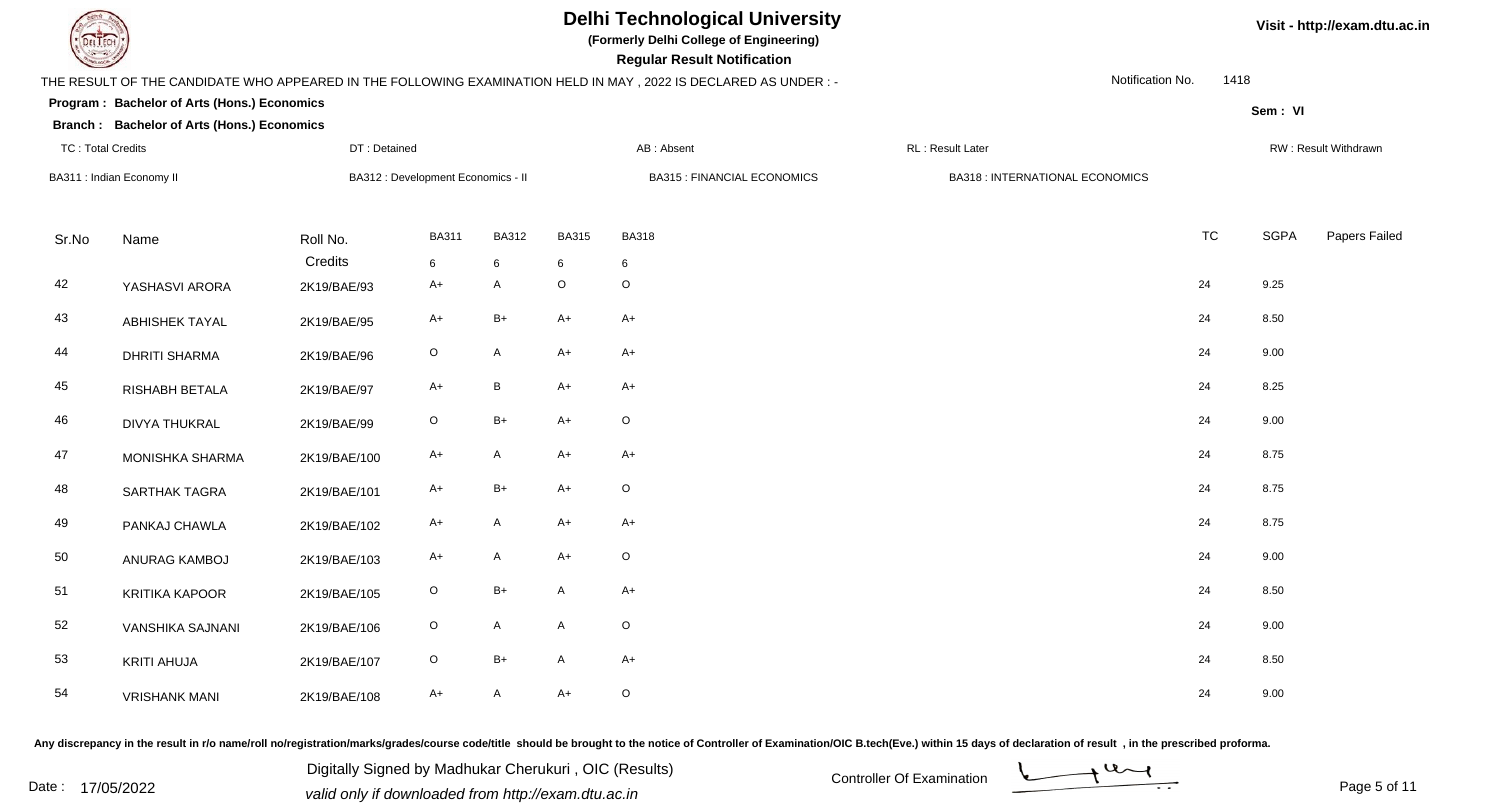

**(Formerly Delhi College of Engineering)**

| <b>Courses of The Courses</b> |                                             |              |                                    |              |              | <b>Regular Result Notification</b>                                                                               |                                        |                  |             |                      |
|-------------------------------|---------------------------------------------|--------------|------------------------------------|--------------|--------------|------------------------------------------------------------------------------------------------------------------|----------------------------------------|------------------|-------------|----------------------|
|                               |                                             |              |                                    |              |              | THE RESULT OF THE CANDIDATE WHO APPEARED IN THE FOLLOWING EXAMINATION HELD IN MAY , 2022 IS DECLARED AS UNDER :- |                                        | Notification No. | 1418        |                      |
|                               | Program: Bachelor of Arts (Hons.) Economics |              |                                    |              |              |                                                                                                                  |                                        |                  | Sem: VI     |                      |
|                               | Branch: Bachelor of Arts (Hons.) Economics  |              |                                    |              |              |                                                                                                                  |                                        |                  |             |                      |
| <b>TC: Total Credits</b>      |                                             | DT: Detained |                                    |              |              | AB: Absent                                                                                                       | RL: Result Later                       |                  |             | RW: Result Withdrawn |
|                               | BA311 : Indian Economy II                   |              | BA312 : Development Economics - II |              |              | <b>BA315: FINANCIAL ECONOMICS</b>                                                                                | <b>BA318 : INTERNATIONAL ECONOMICS</b> |                  |             |                      |
|                               |                                             |              |                                    |              |              |                                                                                                                  |                                        |                  |             |                      |
| Sr.No                         | Name                                        | Roll No.     | <b>BA311</b>                       | <b>BA312</b> | <b>BA315</b> | <b>BA318</b>                                                                                                     |                                        | <b>TC</b>        | <b>SGPA</b> | Papers Failed        |
|                               |                                             | Credits      | 6                                  | 6            | 6            | 6                                                                                                                |                                        |                  |             |                      |
| 55                            | <b>ISHAAN DOGRA</b>                         | 2K19/BAE/112 | $\mathsf{A}$                       | A            | A            | $A+$                                                                                                             |                                        | 24               | 8.25        |                      |
| 56                            | SATYAM LAMBA                                | 2K19/BAE/114 | $A+$                               | A            | $A+$         | $A+$                                                                                                             |                                        | 24               | 8.75        |                      |
| 57                            | <b>ADITI AGARWAL</b>                        | 2K19/BAE/119 | $\mathsf O$                        | $A+$         | $A+$         | $A+$                                                                                                             |                                        | 24               | 9.25        |                      |
| 58                            | RAHUL SHARMA                                | 2K19/BAE/120 | $\mathsf O$                        | A+           | $A+$         | A+                                                                                                               |                                        | 24               | 9.25        |                      |
| 59                            | <b>DHRUV KAKKAR</b>                         | 2K19/BAE/121 | $A+$                               | A            | A+           | A+                                                                                                               |                                        | 24               | 8.75        |                      |
| 60                            | RAGHAV GUPTA                                | 2K19/BAE/123 | $A+$                               | B+           | $A+$         | $\mathsf O$                                                                                                      |                                        | 24               | 8.75        |                      |
| 61                            | SAMARTH PAUL                                | 2K19/BAE/124 | $\circ$                            | A            | $A+$         | $A+$                                                                                                             |                                        | 24               | 9.00        |                      |
| 62                            | SHRADHA BHASIN                              | 2K19/BAE/126 | $A+$                               | $B+$         | $B+$         | $\mathsf{A}$                                                                                                     |                                        | 24               | 7.75        |                      |
| 63                            | SAKSHI GUPTA                                | 2K19/BAE/128 | $A+$                               | $B+$         | $A+$         | $\mathsf O$                                                                                                      |                                        | 24               | 8.75        |                      |
| 64                            | PRIYANSHU SHEKHAR                           | 2K19/BAE/129 | $A+$                               | A            | $A+$         | $A+$                                                                                                             |                                        | 24               | 8.75        |                      |
| 65                            | <b>IKSHIT GARG</b>                          | 2K19/BAE/130 | $\circ$                            | $B+$         | A            | $A+$                                                                                                             |                                        | 24               | 8.50        |                      |
| 66                            | <b>DEVIKA KRISHNAN</b>                      | 2K19/BAE/131 | A+                                 | A            | $A+$         | $A+$                                                                                                             |                                        | 24               | 8.75        |                      |
| 67                            | AYANANSHU MOHAPATRA                         | 2K19/BAE/132 | $A+$                               | A            | $\mathsf O$  | $\circ$                                                                                                          |                                        | 24               | 9.25        |                      |

Any discrepancy in the result in r/o name/roll no/registration/marks/grades/course code/title should be brought to the notice of Controller of Examination/OIC B.tech(Eve.) within 15 days of declaration of result, in the pr

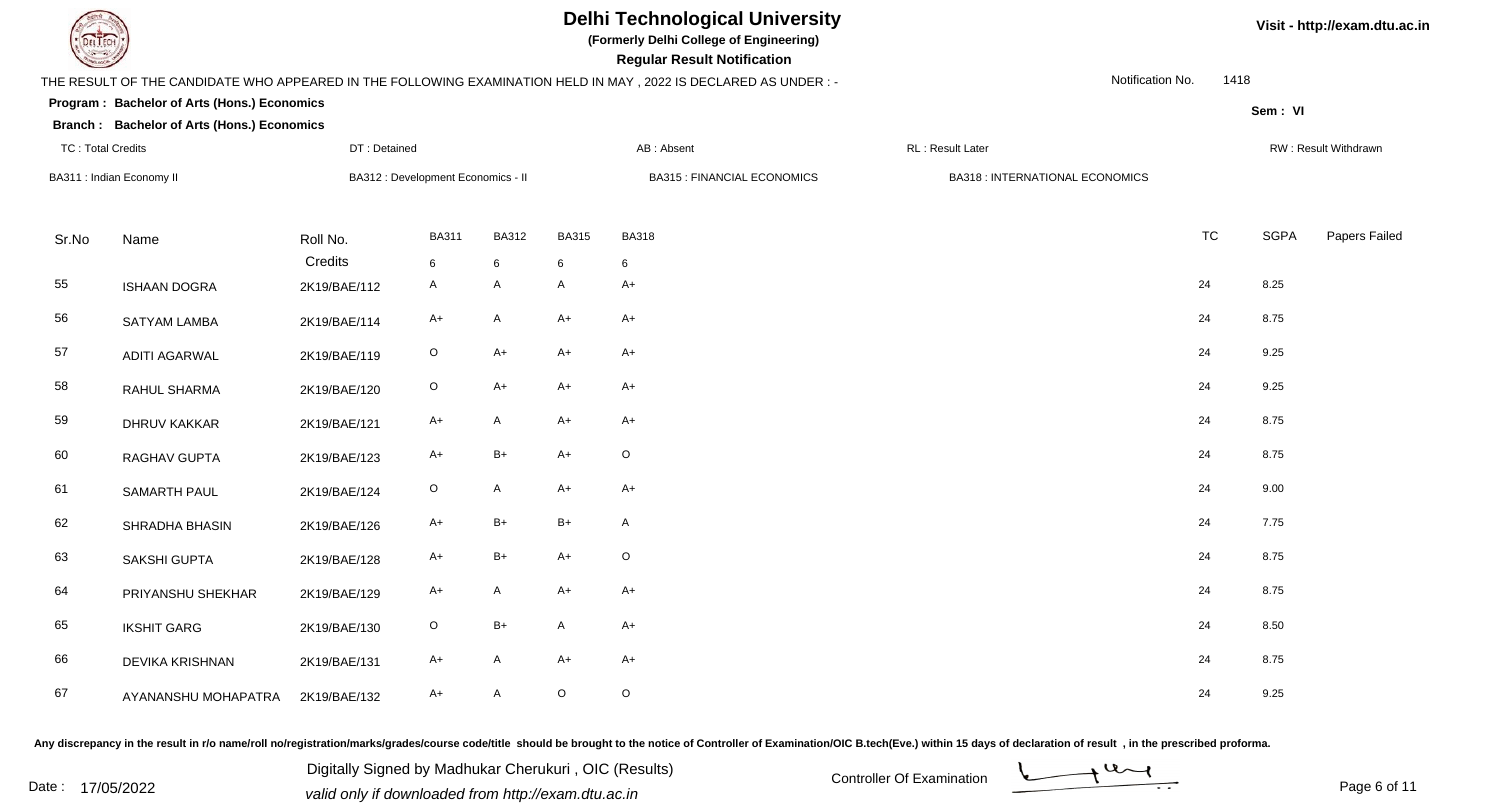

**(Formerly Delhi College of Engineering)**

**Regular Regular Results Notification** 

| <b>Change of Changes of Changes</b> |                                             |              |                                    |              |                                                                                                                 | <b>Regular Result Notification</b> |                                        |           |                          |                      |  |  |
|-------------------------------------|---------------------------------------------|--------------|------------------------------------|--------------|-----------------------------------------------------------------------------------------------------------------|------------------------------------|----------------------------------------|-----------|--------------------------|----------------------|--|--|
|                                     |                                             |              |                                    |              | THE RESULT OF THE CANDIDATE WHO APPEARED IN THE FOLLOWING EXAMINATION HELD IN MAY, 2022 IS DECLARED AS UNDER :- |                                    |                                        |           | Notification No.<br>1418 |                      |  |  |
|                                     | Program: Bachelor of Arts (Hons.) Economics |              |                                    |              |                                                                                                                 |                                    |                                        |           | Sem: VI                  |                      |  |  |
|                                     | Branch: Bachelor of Arts (Hons.) Economics  |              |                                    |              |                                                                                                                 |                                    |                                        |           |                          |                      |  |  |
| <b>TC: Total Credits</b>            |                                             | DT: Detained |                                    |              |                                                                                                                 | AB: Absent                         | RL: Result Later                       |           |                          | RW: Result Withdrawn |  |  |
|                                     | BA311 : Indian Economy II                   |              | BA312 : Development Economics - II |              |                                                                                                                 | <b>BA315: FINANCIAL ECONOMICS</b>  | <b>BA318 : INTERNATIONAL ECONOMICS</b> |           |                          |                      |  |  |
| Sr.No                               | Name                                        | Roll No.     | <b>BA311</b>                       | <b>BA312</b> | <b>BA315</b>                                                                                                    | <b>BA318</b>                       |                                        | <b>TC</b> | <b>SGPA</b>              | Papers Failed        |  |  |
|                                     |                                             | Credits      | 6                                  | 6            | 6                                                                                                               | 6                                  |                                        |           |                          |                      |  |  |
| 68                                  | <b>KARTIK BARROT</b>                        | 2K19/BAE/133 | A+                                 | $B+$         | A                                                                                                               | $A+$                               |                                        | 24        | 8.25                     |                      |  |  |
| 69                                  | KARTIKEYA WADHAWAN                          | 2K19/BAE/134 | $\circ$                            | A            | $A+$                                                                                                            | $A+$                               |                                        | 24        | 9.00                     |                      |  |  |
| 70                                  | ISHA AGGARWAL                               | 2K19/BAE/136 | A+                                 | $A+$         | $\mathsf O$                                                                                                     | $A+$                               |                                        | 24        | 9.25                     |                      |  |  |
| 71                                  | <b>GAURAANG KAUSHIK</b>                     | 2K19/BAE/137 | $\circ$                            | A            | $A+$                                                                                                            | $\circ$                            |                                        | 24        | 9.25                     |                      |  |  |
| 72                                  | <b>UTKARSH SHARMA</b>                       | 2K19/BAE/138 | $\circ$                            | A            | A                                                                                                               | $A+$                               |                                        | 24        | 8.75                     |                      |  |  |
| 73                                  | SRIJAN NAAYAK                               | 2K19/BAE/139 | A+                                 | A            | $A+$                                                                                                            | $A+$                               |                                        | 24        | 8.75                     |                      |  |  |
| 74                                  | MOHIT AGGERWAL                              | 2K19/BAE/140 | $A+$                               | A            | A                                                                                                               | $A+$                               |                                        | 24        | 8.50                     |                      |  |  |
| 75                                  | AAYUSH GABA                                 | 2K19/BAE/141 | A+                                 | $B+$         | A                                                                                                               | $\circ$                            |                                        | 24        | 8.50                     |                      |  |  |
| 76                                  | <b>KASHISH KAPOOR</b>                       | 2K19/BAE/142 | A+                                 | A+           | A                                                                                                               | $A+$                               |                                        | 24        | 8.75                     |                      |  |  |
| 77                                  | ANKIT KUMAR GARG                            | 2K19/BAE/144 | A+                                 | A            | A                                                                                                               | $\circ$                            |                                        | 24        | 8.75                     |                      |  |  |

Any discrepancy in the result in r/o name/roll no/registration/marks/grades/course code/title should be brought to the notice of Controller of Examination/OIC B.tech(Eve.) within 15 days of declaration of result, in the pr

$$
\underbrace{\qquad \qquad }\\
$$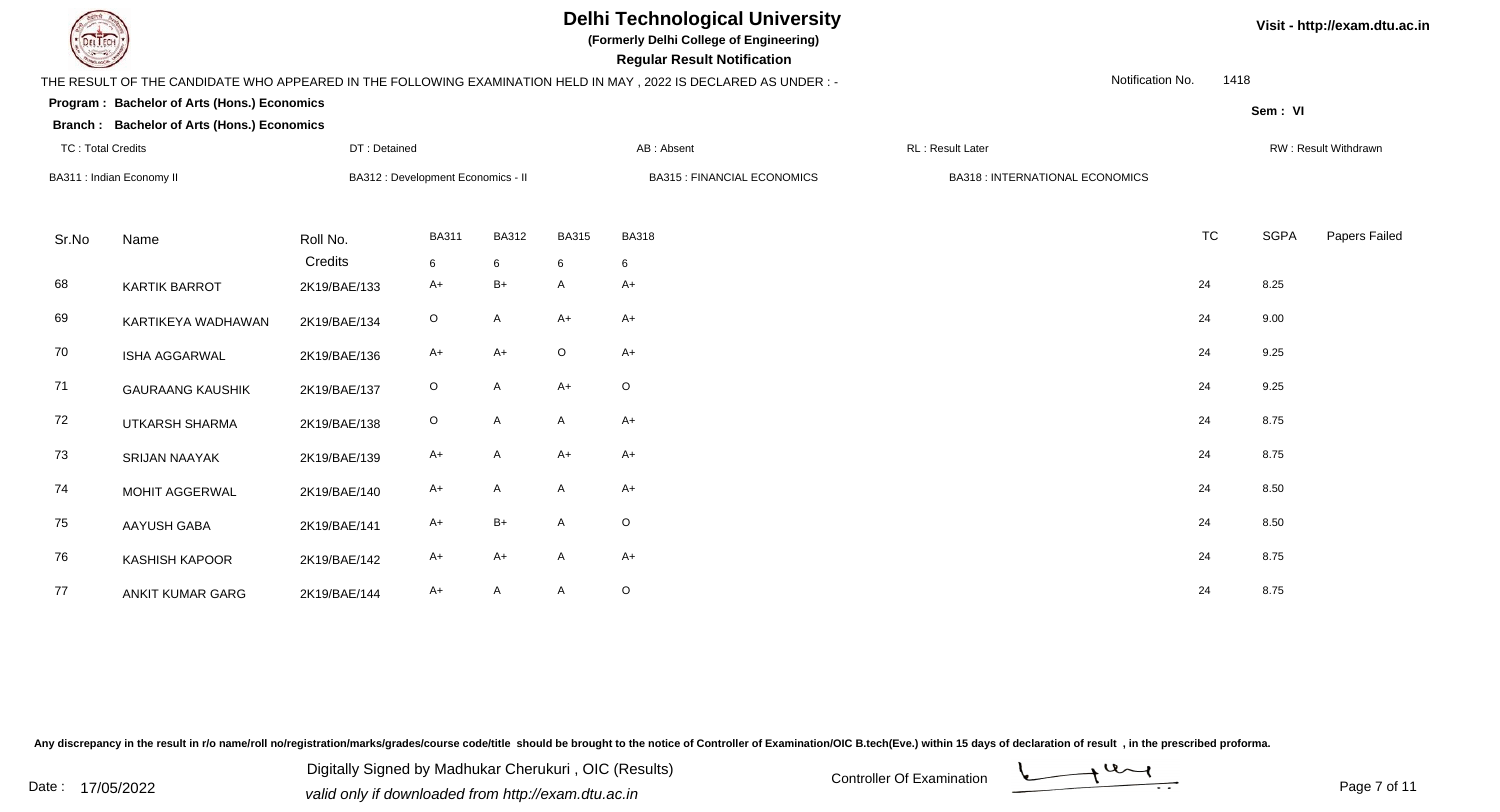

 **Regular Result Notification(Formerly Delhi College of Engineering)Sem : VI Visit - http://exam.dtu.ac.in**THE RESULT OF THE CANDIDATE WHO APPEARED IN THE FOLLOWING EXAMINATION HELD IN MAY , 2022 IS DECLARED AS UNDER : -Notification No.1418

|                          | Program : Bachelor of Arts (Hons.) Economics<br>Sem: VI |              |                                    |              |              |                                    |                             |    |             |                             |  |  |
|--------------------------|---------------------------------------------------------|--------------|------------------------------------|--------------|--------------|------------------------------------|-----------------------------|----|-------------|-----------------------------|--|--|
|                          | Branch: Bachelor of Arts (Hons.) Economics              |              |                                    |              |              |                                    |                             |    |             |                             |  |  |
| <b>TC: Total Credits</b> |                                                         | DT: Detained |                                    |              |              | AB: Absent                         | RL: Result Later            |    |             | <b>RW: Result Withdrawr</b> |  |  |
|                          | BA311 : Indian Economy II                               |              | BA312 : Development Economics - II |              |              | <b>BA315 : FINANCIAL ECONOMICS</b> | BA319: DISSERTATION/PROJECT |    |             |                             |  |  |
| Sr.No                    | Name                                                    | Roll No.     | <b>BA311</b>                       | <b>BA312</b> | <b>BA315</b> | <b>BA319</b>                       |                             | TC | <b>SGPA</b> | Papers Fa                   |  |  |
|                          |                                                         | Credits      | 6                                  | 6            | 6            | 6                                  |                             |    |             |                             |  |  |
| 78                       | <b>HARSH VAIBHAV</b>                                    | 2K19/BAE/25  | A+                                 | A            | $A+$         | $\circ$                            |                             | 24 | 9.00        |                             |  |  |
| 79                       | <b>GAURANGI MAHESHWARI</b>                              | 2K19/BAE/83  | A+                                 | $B+$         | A+           | $A+$                               |                             | 24 | 8.50        |                             |  |  |
| 80                       | <b>MUSKAAN DUA</b>                                      | 2K19/BAE/89  | A+                                 | $B+$         | A            | $A+$                               |                             | 24 | 8.25        |                             |  |  |

Any discrepancy in the result in r/o name/roll no/registration/marks/grades/course code/title should be brought to the notice of Controller of Examination/OIC B.tech(Eve.) within 15 days of declaration of result, in the pr

Date : 17/05/2022 Valid only if downloaded from http://exam.dtu.ac.in<br>
Date : 17/05/2022 valid only if downloaded from http://exam.dtu.ac.in Digitally Signed by Madhukar Cherukuri , OIC (Results)



Papers Failed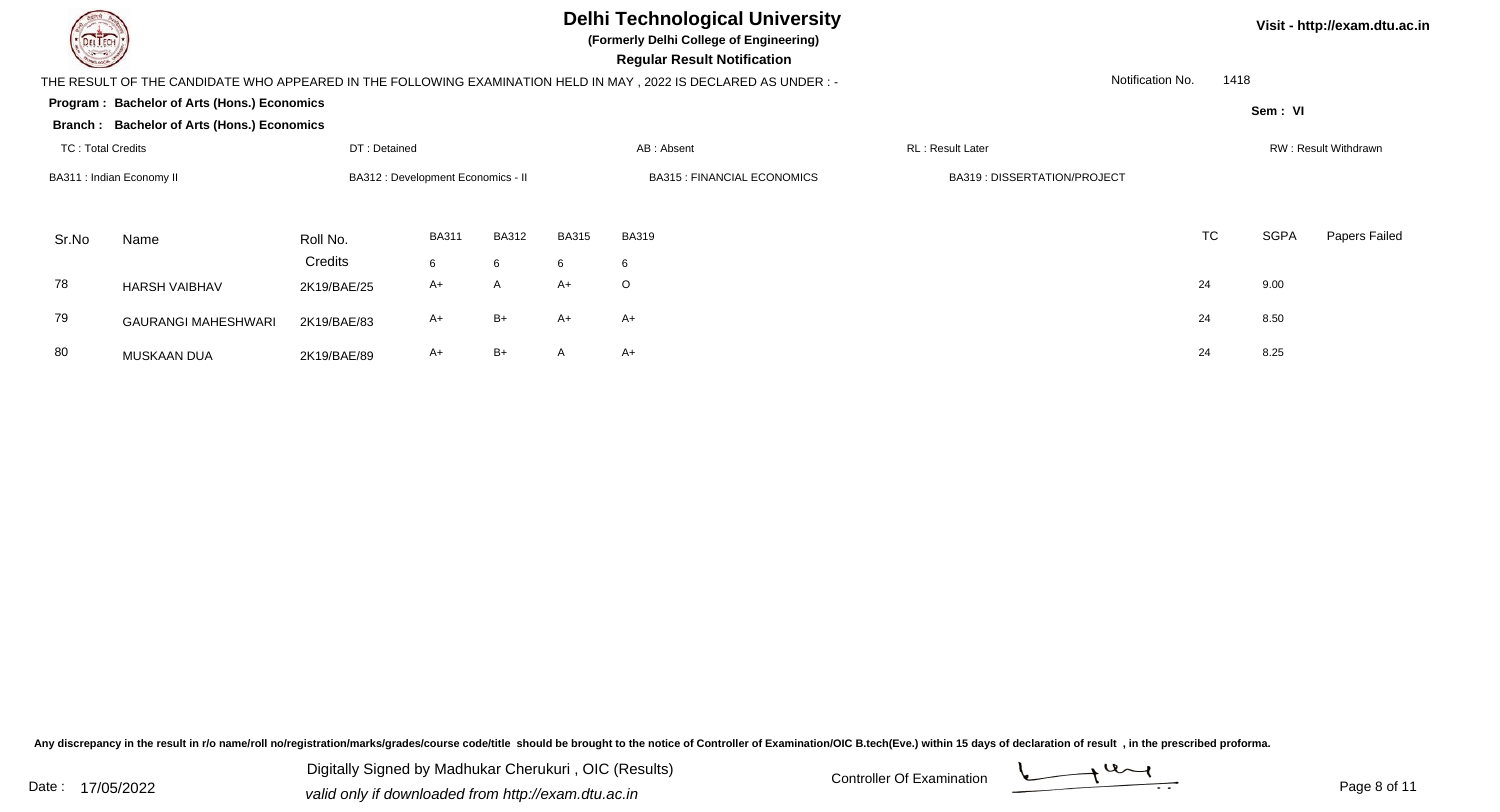

**(Formerly Delhi College of Engineering)**

**Regular Regular Results Notification** 

| <b>Courses I</b>         |                                             |              |                                    |              |              | <b>Regular Result Notification</b>                                                                              |                                       |           |                              |  |
|--------------------------|---------------------------------------------|--------------|------------------------------------|--------------|--------------|-----------------------------------------------------------------------------------------------------------------|---------------------------------------|-----------|------------------------------|--|
|                          |                                             |              |                                    |              |              | THE RESULT OF THE CANDIDATE WHO APPEARED IN THE FOLLOWING EXAMINATION HELD IN MAY, 2022 IS DECLARED AS UNDER :- | Notification No.                      | 1418      |                              |  |
|                          | Program: Bachelor of Arts (Hons.) Economics |              |                                    |              |              |                                                                                                                 |                                       |           | Sem: VI                      |  |
|                          | Branch: Bachelor of Arts (Hons.) Economics  |              |                                    |              |              |                                                                                                                 |                                       |           |                              |  |
| <b>TC: Total Credits</b> |                                             | DT: Detained |                                    |              |              | AB: Absent                                                                                                      | RL: Result Later                      |           | RW: Result Withdrawn         |  |
|                          | BA311 : Indian Economy II                   |              | BA312 : Development Economics - II |              |              | BA317 : ENVIRONMENTAL ECONOMICS                                                                                 | <b>BA318: INTERNATIONAL ECONOMICS</b> |           |                              |  |
| Sr.No                    | Name                                        | Roll No.     | <b>BA311</b>                       | <b>BA312</b> | <b>BA317</b> | <b>BA318</b>                                                                                                    |                                       | <b>TC</b> | <b>SGPA</b><br>Papers Failed |  |
|                          |                                             | Credits      | 6                                  | 6            | 6            | 6                                                                                                               |                                       |           |                              |  |
| 81                       | ADITYA KHANNA                               | 2K19/BAE/03  | $\mathsf{A}$                       | $\, {\sf B}$ | $A+$         | $A+$                                                                                                            |                                       | 24        | 8.00                         |  |
| 82                       | <b>ASHITA ANAND</b>                         | 2K19/BAE/13  | $A+$                               | $\mathsf{A}$ | $\mathsf O$  | $\mathsf O$                                                                                                     |                                       | 24        | 9.25                         |  |
| 83                       | <b>DIKSHA TANDON</b>                        | 2K19/BAE/23  | $A+$                               | $A+$         | $\mathsf O$  | $\mathsf O$                                                                                                     |                                       | 24        | 9.50                         |  |
| 84                       | <b>GYAN PRAKASH</b>                         | 2K19/BAE/24  | $\mathsf O$                        | $A+$         | $\mathsf O$  | $A+$                                                                                                            |                                       | 24        | 9.50                         |  |
| 85                       | JATIN AGRAWAL                               | 2K19/BAE/27  | $\mathsf O$                        | $\mathsf{A}$ | $\mathsf O$  | $A+$                                                                                                            |                                       | 24        | 9.25                         |  |
| 86                       | KUMARI MEGHA                                | 2K19/BAE/32  | $A+$                               | A            | $\circ$      | $A+$                                                                                                            |                                       | 24        | 9.00                         |  |
| 87                       | <b>KUNAL LOHIA</b>                          | 2K19/BAE/33  | $A+$                               | $B+$         | $\mathsf O$  | $A+$                                                                                                            |                                       | 24        | 8.75                         |  |
| 88                       | NISHANT GOPINATH                            | 2K19/BAE/41  | $A+$                               | $A+$         | $\mathsf O$  | $A+$                                                                                                            |                                       | 24        | 9.25                         |  |
| 89                       | PRASOON KUMAR                               | 2K19/BAE/46  | A                                  | A            | $\mathsf O$  | $A+$                                                                                                            |                                       | 24        | 8.75                         |  |
| 90                       | <b>SANCHIT BHATIA</b>                       | 2K19/BAE/53  | $A+$                               | $B+$         | $\circ$      | $A+$                                                                                                            |                                       | 24        | 8.75                         |  |
| 91                       | <b>SHASHI</b>                               | 2K19/BAE/57  | $A+$                               | A            | $\mathsf O$  | $\circ$                                                                                                         |                                       | 24        | 9.25                         |  |
| 92                       | SHREYA GUPTA                                | 2K19/BAE/60  | $A+$                               | A            | $\mathsf O$  | $\circ$                                                                                                         |                                       | 24        | 9.25                         |  |
| 93                       | SOPHIYA CHAUDHARY                           | 2K19/BAE/63  | $A+$                               | $B+$         | $\mathsf O$  | $\circ$                                                                                                         |                                       | 24        | 9.00                         |  |

Any discrepancy in the result in r/o name/roll no/registration/marks/grades/course code/title should be brought to the notice of Controller of Examination/OIC B.tech(Eve.) within 15 days of declaration of result, in the pr

Digitally Signed by Madhukar Cherukuri, OIC (Results)<br>Date : 17/05/2022 valid only if downloaded from http://oxam.dtu.ac.in Digitally Signed by Madhukar Cherukuri , OIC (Results)valid only if downloaded from http://exam.dtu.ac.in

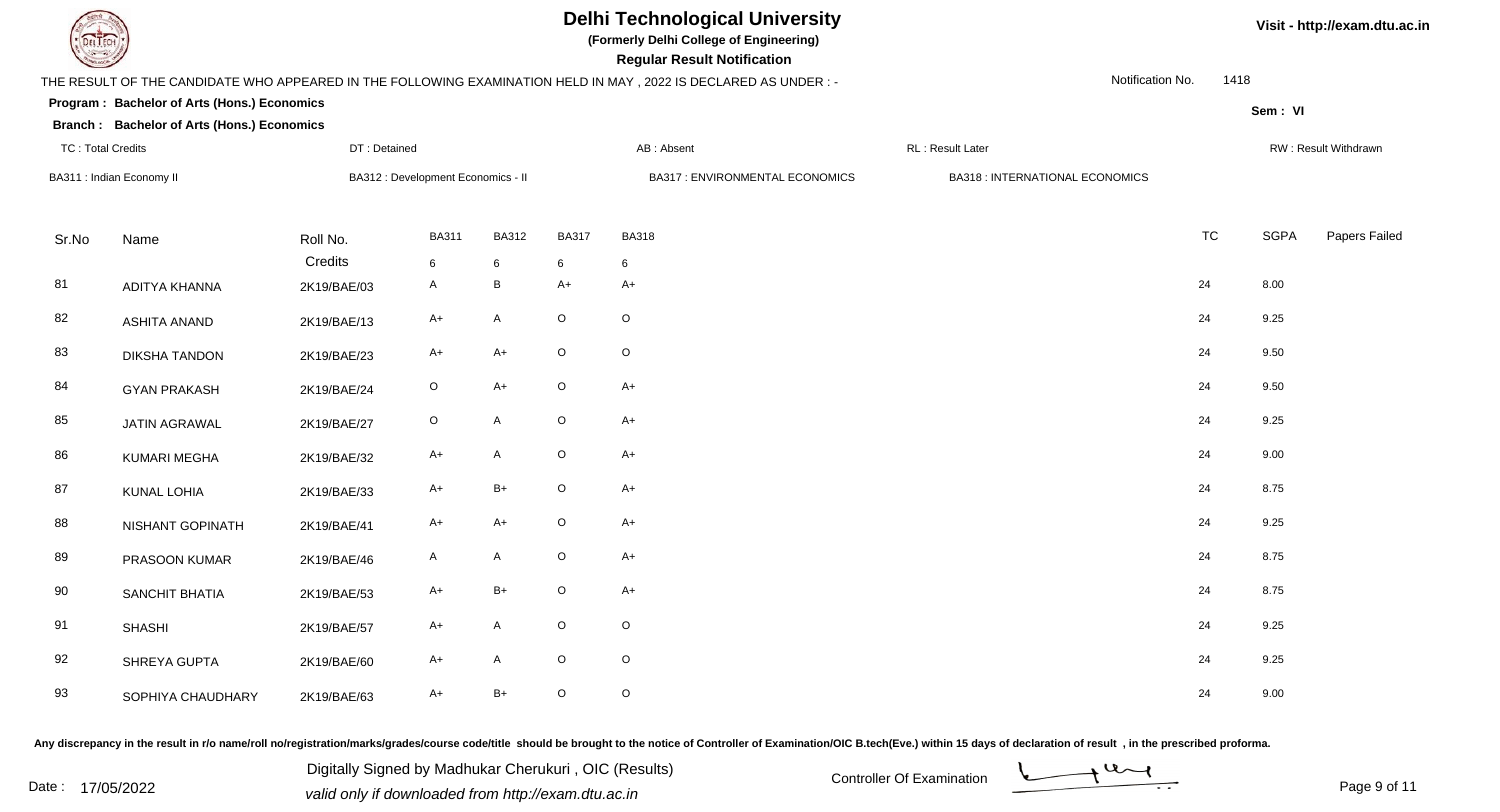

**(Formerly Delhi College of Engineering)**

**Regular Regular Results** 

| <b>County</b>            |                                             |              |                                    |              |              | <b>Regular Result Notification</b>                                                                               |                                        |           |             |                      |
|--------------------------|---------------------------------------------|--------------|------------------------------------|--------------|--------------|------------------------------------------------------------------------------------------------------------------|----------------------------------------|-----------|-------------|----------------------|
|                          |                                             |              |                                    |              |              | THE RESULT OF THE CANDIDATE WHO APPEARED IN THE FOLLOWING EXAMINATION HELD IN MAY , 2022 IS DECLARED AS UNDER :- | Notification No.                       | 1418      |             |                      |
|                          | Program: Bachelor of Arts (Hons.) Economics |              |                                    |              |              |                                                                                                                  |                                        |           | Sem: VI     |                      |
|                          | Branch: Bachelor of Arts (Hons.) Economics  |              |                                    |              |              |                                                                                                                  |                                        |           |             |                      |
| <b>TC: Total Credits</b> |                                             | DT: Detained |                                    |              |              | AB: Absent                                                                                                       | RL: Result Later                       |           |             | RW: Result Withdrawn |
|                          | BA311 : Indian Economy II                   |              | BA312 : Development Economics - II |              |              | <b>BA317: ENVIRONMENTAL ECONOMICS</b>                                                                            | <b>BA318 : INTERNATIONAL ECONOMICS</b> |           |             |                      |
| Sr.No                    | Name                                        | Roll No.     | <b>BA311</b>                       | <b>BA312</b> | <b>BA317</b> | <b>BA318</b>                                                                                                     |                                        | <b>TC</b> | <b>SGPA</b> | Papers Failed        |
|                          |                                             | Credits      | 6                                  | 6            | 6            | 6                                                                                                                |                                        |           |             |                      |
| 94                       | <b>TANYA PURI</b>                           | 2K19/BAE/65  | $\mathsf{A}$                       | $B+$         | $\mathsf O$  | $A+$                                                                                                             |                                        | 24        | 8.50        |                      |
| 95                       | YUVRAJ GOSAIN                               | 2K19/BAE/78  | $A+$                               | $A+$         | $\mathsf O$  | $\circ$                                                                                                          |                                        | 24        | 9.50        |                      |
| 96                       | NANDINI GUPTA                               | 2K19/BAE/80  | $A+$                               | $\mathsf{A}$ | $\mathsf O$  | $A+$                                                                                                             |                                        | 24        | 9.00        |                      |
| 97                       | MEHAK JINDAL                                | 2K19/BAE/87  | $\mathsf{A}$                       | $B+$         | $\mathsf O$  | $A+$                                                                                                             |                                        | 24        | 8.50        |                      |
| 98                       | CHAITANYA GAUTAM                            | 2K19/BAE/94  | $A+$                               | $B+$         | $\mathsf O$  | $A+$                                                                                                             |                                        | 24        | 8.75        |                      |
| 99                       | <b>ADITI GARG</b>                           | 2K19/BAE/104 | $A+$                               | A            | $\mathsf O$  | $\mathsf O$                                                                                                      |                                        | 24        | 9.25        |                      |
| 100                      | <b>KIRTI</b>                                | 2K19/BAE/109 | $A+$                               | A            | $\mathsf O$  | $A+$                                                                                                             |                                        | 24        | 9.00        |                      |
| 101                      | <b>RAJAT MALHOTRA</b>                       | 2K19/BAE/111 | $A+$                               | $B+$         | $A+$         | $\circ$                                                                                                          |                                        | 24        | 8.75        |                      |
| 102                      | AARYAMAN POSWAL                             | 2K19/BAE/113 | $\mathsf{A}$                       | $B+$         | $\mathsf O$  | $A+$                                                                                                             |                                        | 24        | 8.50        |                      |
| 103                      | <b>RHYTHM NAGPAL</b>                        | 2K19/BAE/116 | $A+$                               | $\mathsf{A}$ | $\mathsf O$  | $\mathsf{A}$                                                                                                     |                                        | 24        | 8.75        |                      |
| 104                      | <b>SANYA RAWAT</b>                          | 2K19/BAE/117 | $A+$                               | A            | $\mathsf O$  | $\circ$                                                                                                          |                                        | 24        | 9.25        |                      |
| 105                      | <b>GARIMA BAJAJ</b>                         | 2K19/BAE/118 | $A+$                               | $\mathsf{A}$ | $\mathsf O$  | $\mathsf O$                                                                                                      |                                        | 24        | 9.25        |                      |
| 106                      | SHIVAM TANDON                               | 2K19/BAE/125 | $A+$                               | $B+$         | $\mathsf O$  | $\circ$                                                                                                          |                                        | 24        | 9.00        |                      |

Any discrepancy in the result in r/o name/roll no/registration/marks/grades/course code/title should be brought to the notice of Controller of Examination/OIC B.tech(Eve.) within 15 days of declaration of result, in the pr

Digitally Signed by Madhukar Cherukuri, OIC (Results)<br>Date : 17/05/2022 valid only if downloaded from http://oxam.dtu.ac.in Digitally Signed by Madhukar Cherukuri , OIC (Results)valid only if downloaded from http://exam.dtu.ac.in